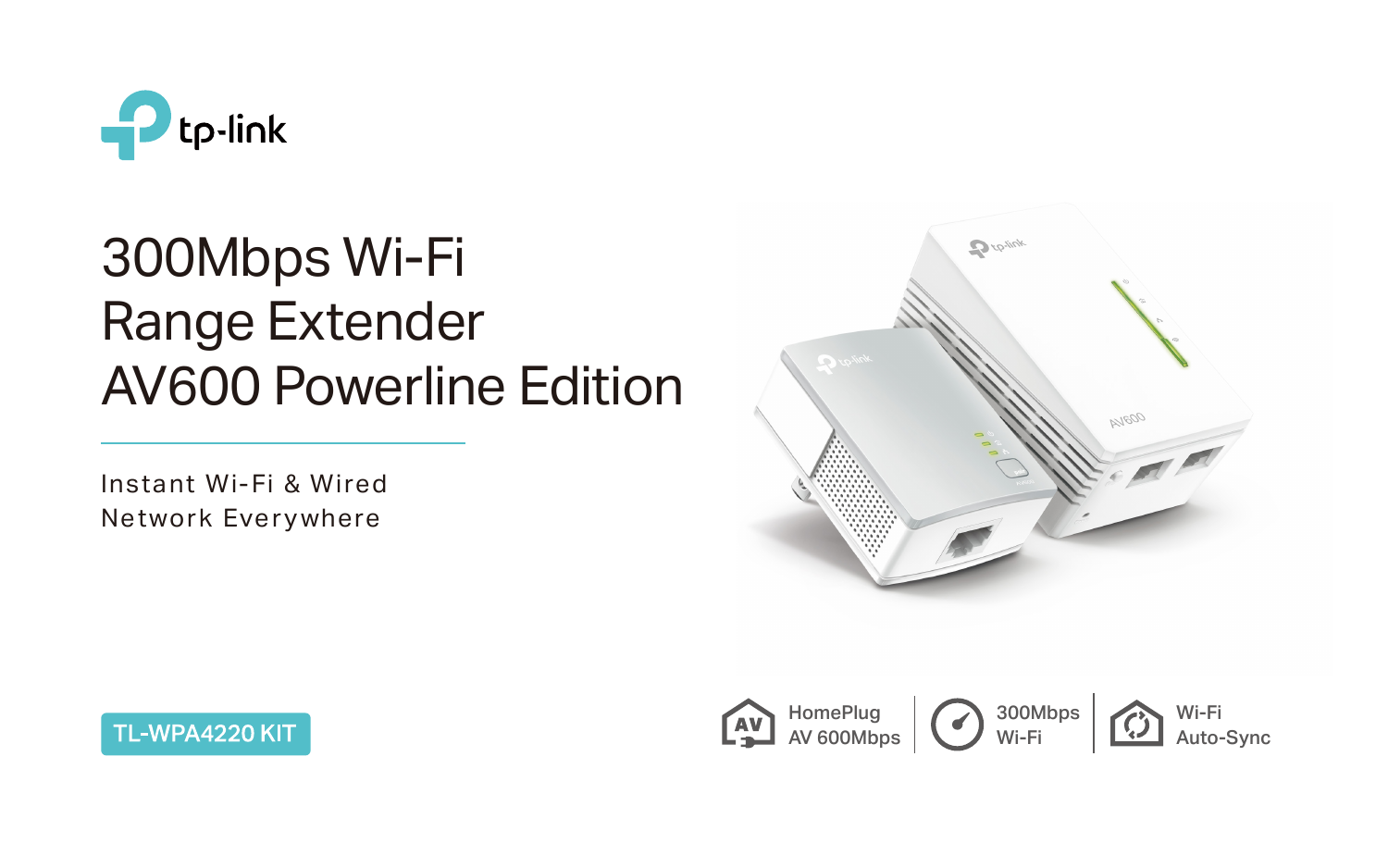# **Highlights**

 Copy your wireless network name (SSID) and password from your router instantly by pressing the Wi-Fi Clone button.

### Simple Setup with Wi-Fi Clone Sumple Settings in Sync with Wi-Fi Move

Any changes made to network settings will be automatically applied across the



entire network.



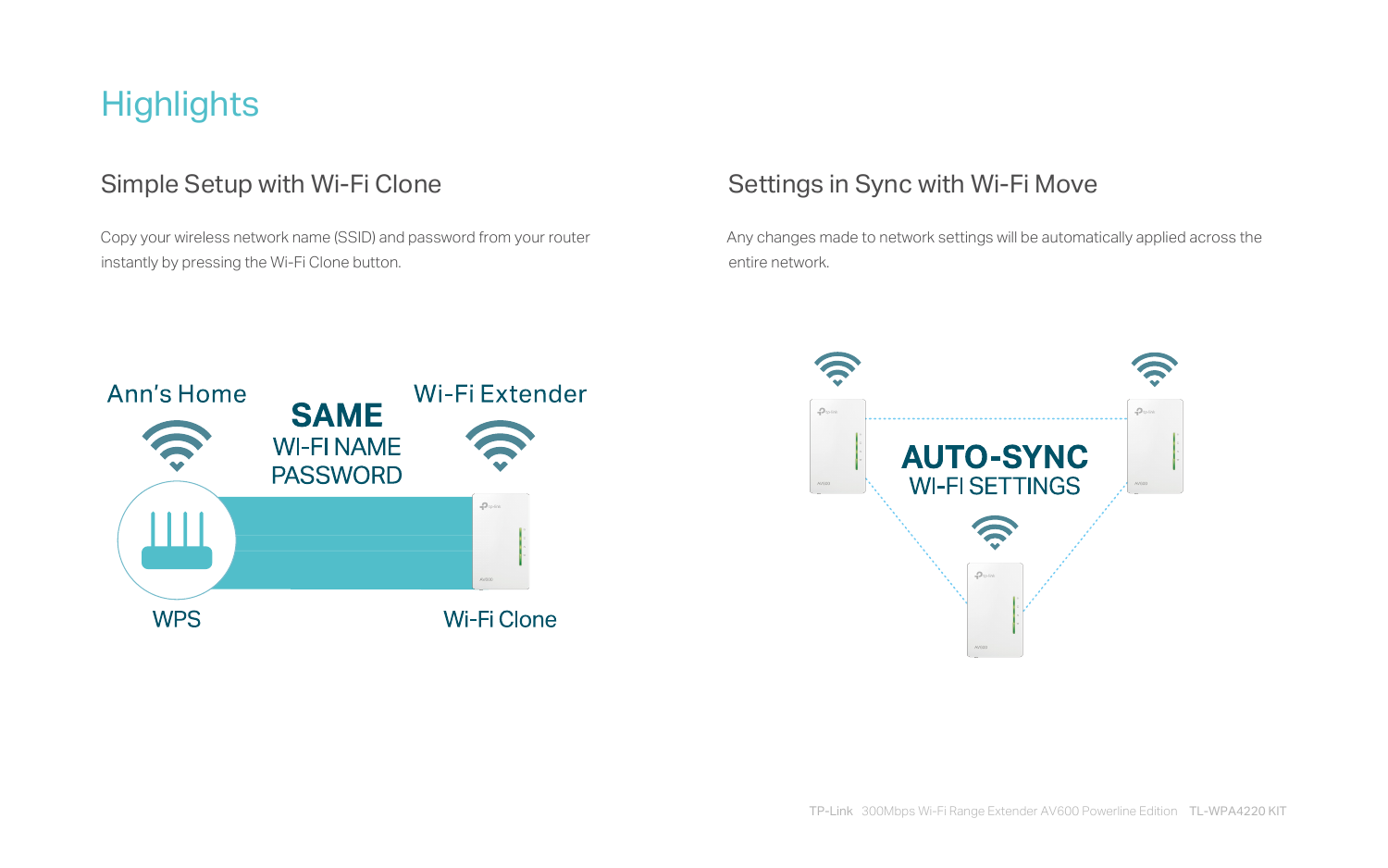HomePlug AV standard providing up to 600Mbps high speed data transmission over a home's existing electrical wiring, ideal for lag-free HD or 3D video streaming and online gaming.

Extend 300Mbps wireless connections to previously hard-to-reach areas of your home and office.

# **Highlights**

#### 600Mbps over Powerline 300Mbps Wi-Fi



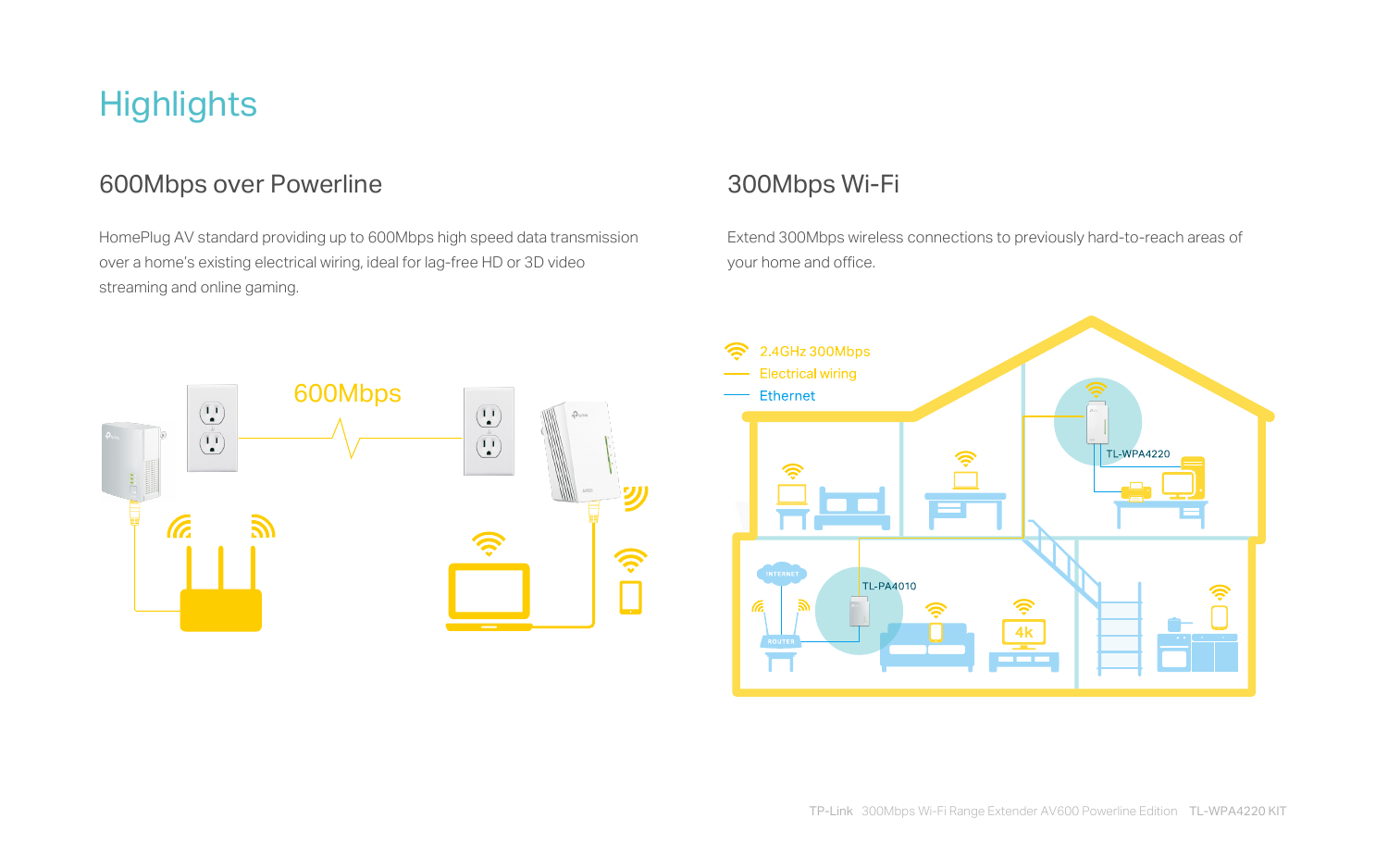- · Wireless N Standard Wi-Fi speed of up to 300Mbps
- · HomePlug AV Provides up to 600Mbps high-speed data transmission over a home's existing electrical wiring
- · Multiple Ethernet Ports Create faster connections with PCs, consoles, STB and more
- · Speed Optimization Supports IGMP managed multicast IP transmission, optimizing IPTV streaming

## **Features**



- · Wi-Fi Clone Allows powerline extenders to copy the network name (SSID) and password from your router with one simple touch
- · Wi-Fi Move Automatically adopts Wi-Fi settings from your existing powerline network
- · TP-Link tpPLC Allows you to easily manage your network using the intuitive tpPLC App or the tpPLC Utility
- · Plug, Pair and Play Set up your powerline network in minutes



- · Pair Button Provides a connection with 128-bit AES encryption, at the touch of "Pair" button
- · Parental Controls Manage when and how connected devices can access the internet
- · Encryptions for Secure Network WPA-PSK/WPA2-PSK encryptions provide active protection against security threats



· 300 meters Range – Up to 300 meters/1000 feet range over existing electrical wiring

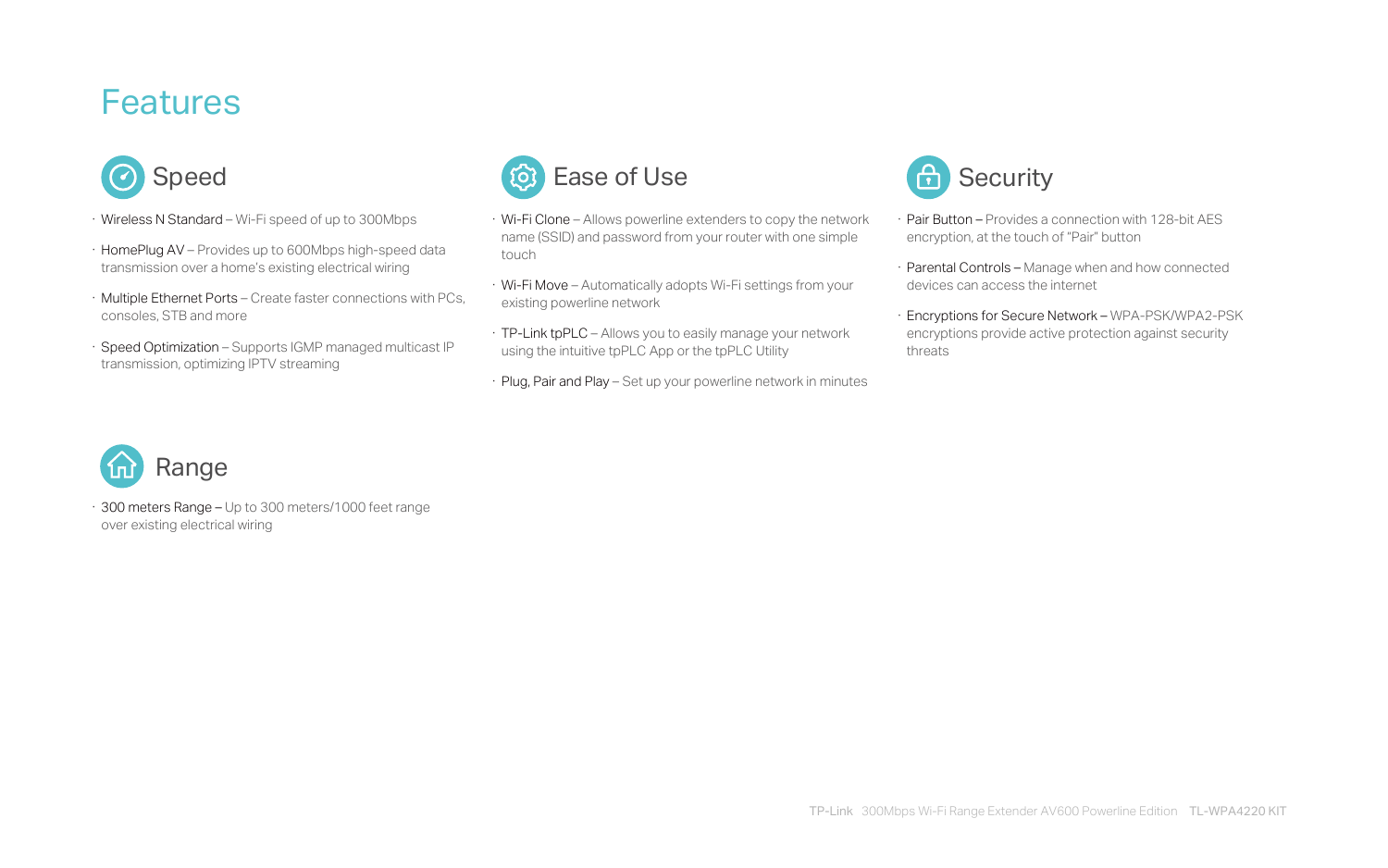# **Specifications**

#### Hardware



- · Transmission Speeds:
- Powerline: up to 600 Mbps
- Ethernet: 10/100 Mbps
- · Standards and Protocols:
- HomePlug AV, IEEE 1901, IEEE 802.3, IEEE 802.3u, IEEE 802.11b/g/n
- · Interface:
- TL-WPA4220: 2 Ethernet Ports
- TL-PA4010: 1 Ethernet Port
- · Plug Type: US
- · Button: Pair, Reset, Wi-Fi Clone
- · LED Indicator: Power, Powerline, Ethernet, Wi-Fi
- $\cdot$  Dimensions (W x D x H):
- TL-WPA4220:  $3.7 \times 2.1 \times 1.6$  in. (94  $\times$  54  $\times$  40 mm)
- TL-PA4010:  $2.6 \times 2.0 \times 1.1$  in.  $(65 \times 52 \times 28.5$  mm)
- · IGMP: IGMP v1/v2/v3
- · Power Consumption:
- TL-WPA4220: Maximum: 5.6W, Typical: 5.2W
- TL-PA4010: Maximum: 2.6W, Typical: 2.3W
- · Range: Up to 300 meters/1000 feet over existing electrical wiring
- · Compatibility:

Compatible with all HomePlug AV & AV2 standard powerline adapters